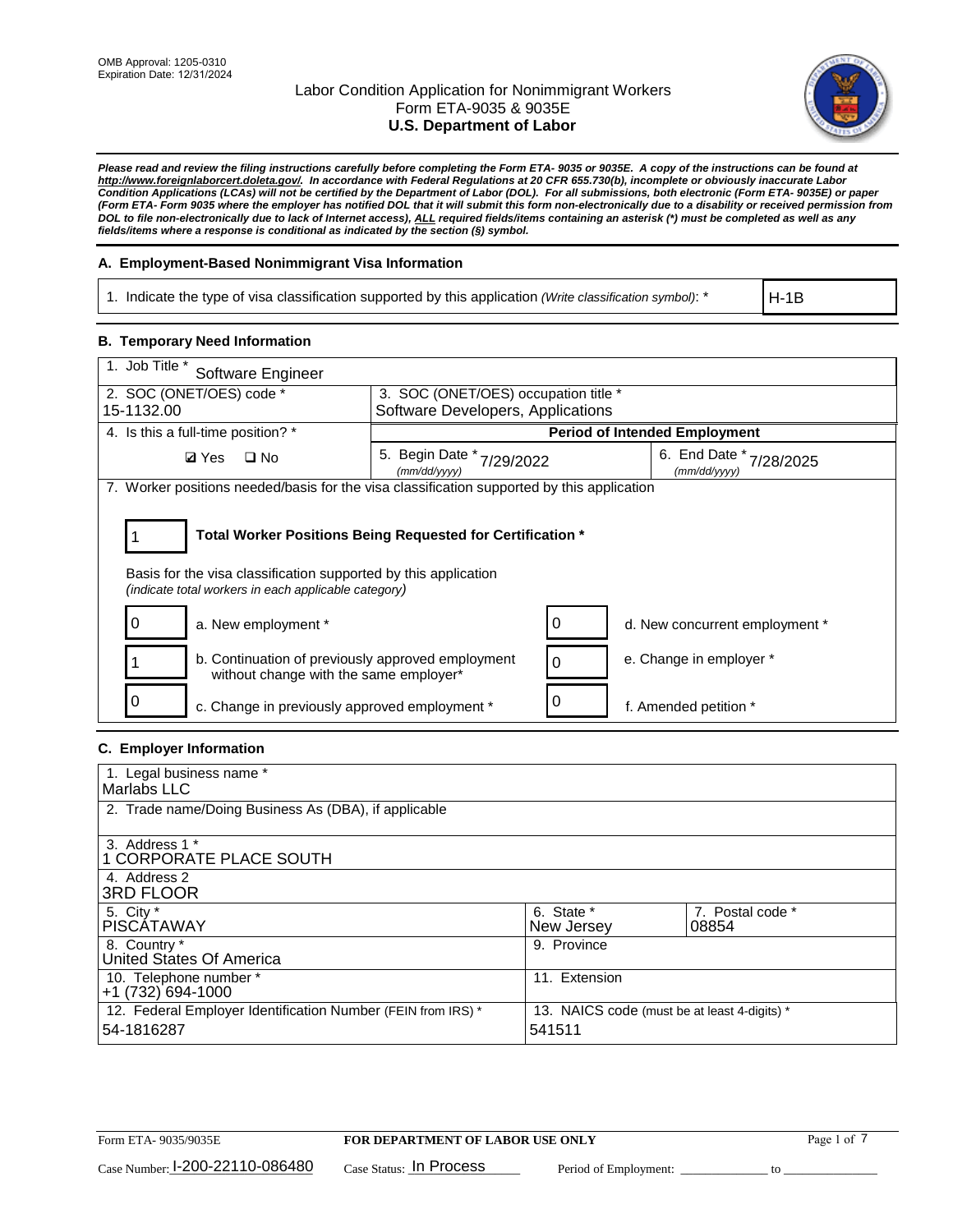

# **D. Employer Point of Contact Information**

**Important Note**: The information contained in this Section must be that of an employee of the employer who is authorized to act on behalf of the employer in labor certification matters. The information in this Section must be different from the agent or attorney information listed in Section E, unless the attorney is an employee of the employer.

| 1. Contact's last (family) name *               | 2. First (given) name * |                          | 3. Middle name(s)         |
|-------------------------------------------------|-------------------------|--------------------------|---------------------------|
| Vidyadharan                                     | Sanjay                  |                          |                           |
| 4. Contact's job title *<br>Chief Legal Officer |                         |                          |                           |
| 5. Address 1 *<br>1 CORPORATE PLACE SOUTH       |                         |                          |                           |
| 6. Address 2<br><b>3RD FLOOR</b>                |                         |                          |                           |
| 7. City *<br><b>PISCÁTAWAY</b>                  |                         | 8. State *<br>New Jersey | 9. Postal code *<br>08854 |
| 10. Country *<br>United States Of America       |                         | 11. Province             |                           |
| 12. Telephone number *                          | 13. Extension           | 14. E-Mail address       |                           |
| +1 (732) 694-1000                               | 1600                    | sanjay@marlabs.com       |                           |

# **E. Attorney or Agent Information (If applicable)**

**Important Note**: The employer authorizes the attorney or agent identified in this section to act on its behalf in connection with the filing of this application.

| 1. Is the employer represented by an attorney or agent in the filing of this application? *<br>If "Yes," complete the remainder of Section E below. |                         | $\Box$ Yes   | <b>ØNo</b>                    |                   |                                                      |  |
|-----------------------------------------------------------------------------------------------------------------------------------------------------|-------------------------|--------------|-------------------------------|-------------------|------------------------------------------------------|--|
| 2. Attorney or Agent's last (family) name §                                                                                                         | 3. First (given) name § |              |                               | 4. Middle name(s) |                                                      |  |
| 5. Address 1 §                                                                                                                                      |                         |              |                               |                   |                                                      |  |
| 6. Address 2                                                                                                                                        |                         |              |                               |                   |                                                      |  |
| 7. City §                                                                                                                                           |                         | 8. State §   |                               |                   | 9. Postal code §                                     |  |
| 10. Country §                                                                                                                                       |                         | 11. Province |                               |                   |                                                      |  |
| 12. Telephone number §                                                                                                                              | 13. Extension           |              | 14. E-Mail address            |                   |                                                      |  |
| 15. Law firm/Business name §                                                                                                                        |                         |              | 16. Law firm/Business FEIN §  |                   |                                                      |  |
| 17. State Bar number (only if attorney) §                                                                                                           |                         |              | standing (only if attorney) § |                   | 18. State of highest court where attorney is in good |  |
| 19. Name of the highest State court where attorney is in good standing (only if attorney) §                                                         |                         |              |                               |                   |                                                      |  |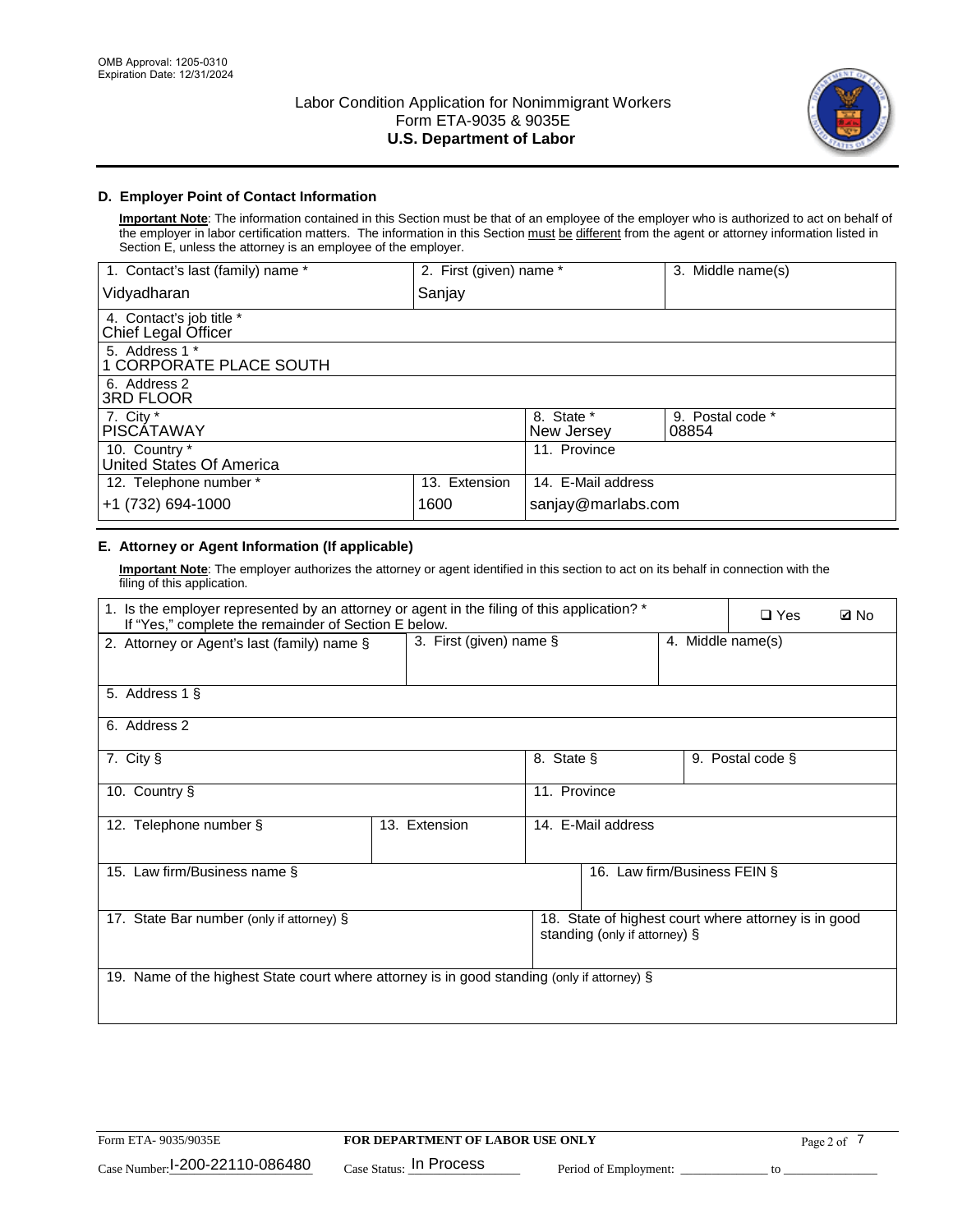

### **F. Employment and Wage Information**

**Important Note**: The employer must define the intended place(s) of employment with as much geographic specificity as possible. Each intended place(s) of employment listed below must be the worksite or physical location where the work will actually be performed and cannot be a P.O. Box. The employer must identify all intended places of employment, including those of short duration, on the LCA. 20 CFR 655.730(c)(5). If the employer is submitting this form non-electronically and the work is expected to be performed in more than one location, an attachment must be submitted in order to complete this section. An employer has the option to use either a single Form ETA-9035/9035E or multiple forms to disclose all intended places of employment. If the employer has more than ten (10) intended places of employment at the time of filing this application, the employer must file as many additional LCAs as are necessary to list all intended places of employment. See the form instructions for further information about identifying all intended places of employment.

### a.*Place of Employment Information* 1

|                                                                                    | 1. Enter the estimated number of workers that will perform work at this place of employment under<br>the LCA.*                 |  |                                          |                      | 1                        |              |  |
|------------------------------------------------------------------------------------|--------------------------------------------------------------------------------------------------------------------------------|--|------------------------------------------|----------------------|--------------------------|--------------|--|
|                                                                                    | 2. Indicate whether the worker(s) subject to this LCA will be placed with a secondary entity at this<br>place of employment. * |  |                                          |                      | <b>Ø</b> Yes             | $\square$ No |  |
|                                                                                    | 3. If "Yes" to question 2, provide the legal business name of the secondary entity. §                                          |  |                                          |                      |                          |              |  |
| Comcast                                                                            |                                                                                                                                |  |                                          |                      |                          |              |  |
|                                                                                    | 4. Address 1 *<br>1717 Arch Street                                                                                             |  |                                          |                      |                          |              |  |
|                                                                                    | 5. Address 2                                                                                                                   |  |                                          |                      |                          |              |  |
|                                                                                    | 6. City $*$<br>7. County *<br>Philadelphia<br>Philadelphia                                                                     |  |                                          |                      |                          |              |  |
|                                                                                    | 8. State/District/Territory *<br>Pennsylvania                                                                                  |  | 9. Postal code *<br>19103                |                      |                          |              |  |
|                                                                                    | 10. Wage Rate Paid to Nonimmigrant Workers *                                                                                   |  | 10a. Per: (Choose only one)*             |                      |                          |              |  |
| □ Hour □ Week □ Bi-Weekly □ Month ☑ Year<br>From $\frac{1}{5}$ 92100 00<br>To: $$$ |                                                                                                                                |  |                                          |                      |                          |              |  |
|                                                                                    | 11. Prevailing Wage Rate *                                                                                                     |  | 11a. Per: (Choose only one)*             |                      |                          |              |  |
|                                                                                    | $\sin 92082$ 00                                                                                                                |  | □ Hour □ Week □ Bi-Weekly □ Month ☑ Year |                      |                          |              |  |
|                                                                                    | Questions 12-14. Identify the source used for the prevailing wage (PW) (check and fully complete only one): *                  |  |                                          |                      |                          |              |  |
| 12.                                                                                | A Prevailing Wage Determination (PWD) issued by the Department of Labor                                                        |  |                                          |                      | a. PWD tracking number § |              |  |
| 13.<br>$\mathbf v$                                                                 | A PW obtained independently from the Occupational Employment Statistics (OES) Program                                          |  |                                          |                      |                          |              |  |
|                                                                                    | a. Wage Level (check one): §                                                                                                   |  |                                          | b. Source Year §     |                          |              |  |
|                                                                                    | ☑ ⊪<br>$\square$ $\square$<br>$\Box$ IV<br>$\Box$ N/A<br>□⊥                                                                    |  |                                          | 7/1/2021 - 6/30/2022 |                          |              |  |
| 14.                                                                                | A PW obtained using another legitimate source (other than OES) or an independent authoritative source                          |  |                                          |                      |                          |              |  |
|                                                                                    | a. Source Type (check one): §<br>$\Box$ CBA<br>$\Box$ DBA<br>$\square$ SCA<br>$\Box$ Other/ PW Survey                          |  |                                          | b. Source Year §     |                          |              |  |
|                                                                                    | c. If responded "Other/ PW Survey" in question 14.a, enter the name of the survey producer or publisher §                      |  |                                          |                      |                          |              |  |
|                                                                                    | d. If responded "Other/ PW Survey" in question 14.a, enter the title or name of the PW survey §                                |  |                                          |                      |                          |              |  |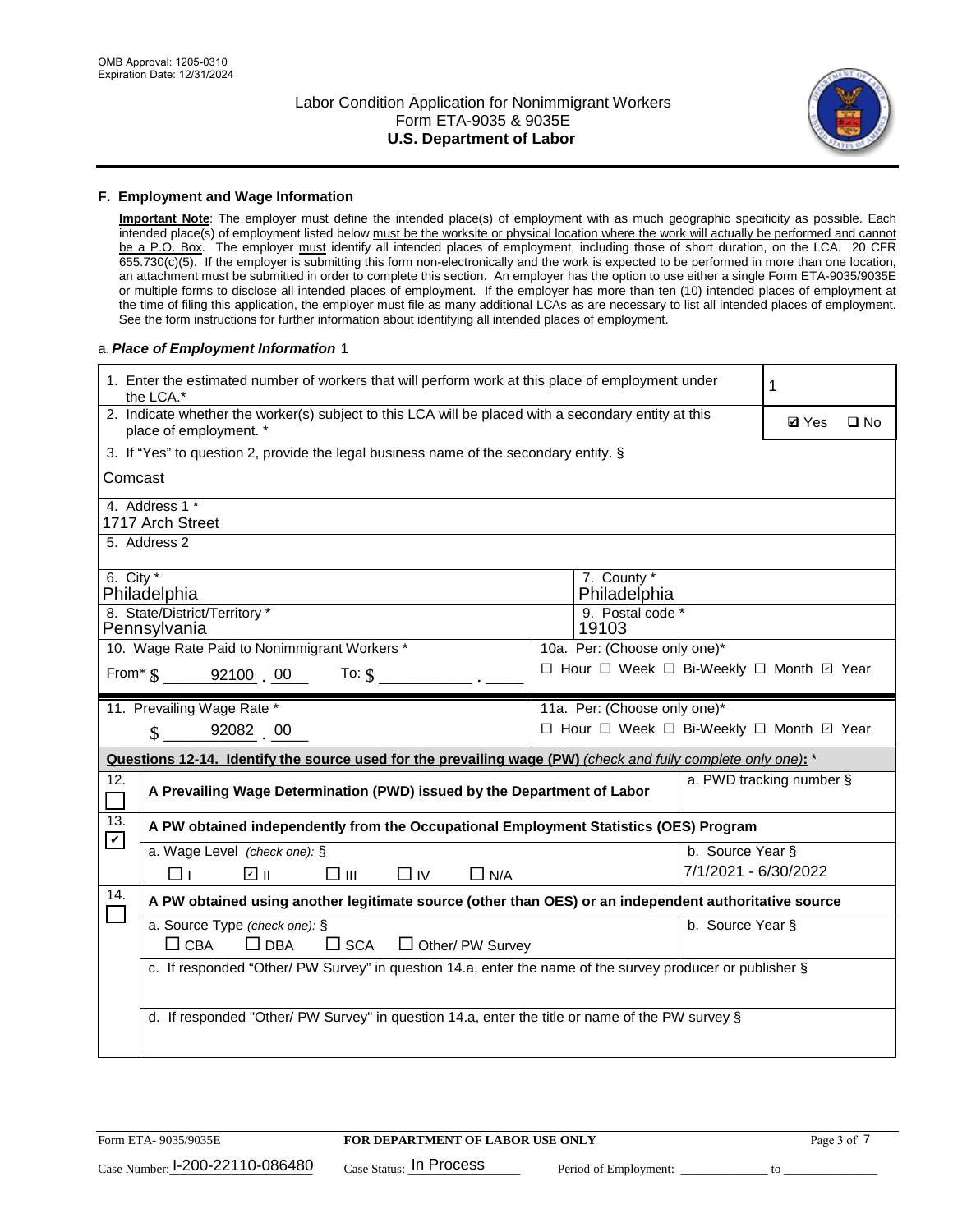

# **G. Employer Labor Condition Statements**

! *Important Note:* In order for your application to be processed, you MUST read Section G of the Form ETA-9035CP - General Instructions for the 9035 & 9035E under the heading "Employer Labor Condition Statements" and agree to all four (4) labor condition statements summarized below:

- (1) **Wages:** The employer shall pay nonimmigrant workers at least the prevailing wage or the employer's actual wage, whichever is higher, and pay for non-productive time. The employer shall offer nonimmigrant workers benefits and eligibility for benefits provided as compensation for services on the same basis as the employer offers to U.S. workers. The employer shall not make deductions to recoup a business expense(s) of the employer including attorney fees and other costs connected to the performance of H-1B, H-1B1, or E-3 program functions which are required to be performed by the employer. This includes expenses related to the preparation and filing of this LCA and related visa petition information. 20 CFR 655.731;
- (2) **Working Conditions:** The employer shall provide working conditions for nonimmigrants which will not adversely affect the working conditions of workers similarly employed. The employer's obligation regarding working conditions shall extend for the duration of the validity period of the certified LCA or the period during which the worker(s) working pursuant to this LCA is employed by the employer, whichever is longer. 20 CFR 655.732;
- (3) **Strike, Lockout, or Work Stoppage:** At the time of filing this LCA, the employer is not involved in a strike, lockout, or work stoppage in the course of a labor dispute in the occupational classification in the area(s) of intended employment. The employer will notify the Department of Labor within 3 days of the occurrence of a strike or lockout in the occupation, and in that event the LCA will not be used to support a petition filing with the U.S. Citizenship and Immigration Services (USCIS) until the DOL Employment and Training Administration (ETA) determines that the strike or lockout has ended. 20 CFR 655.733; and
- (4) **Notice:** Notice of the LCA filing was provided no more than 30 days before the filing of this LCA or will be provided on the day this LCA is filed to the bargaining representative in the occupation and area of intended employment, or if there is no bargaining representative, to workers in the occupation at the place(s) of employment either by electronic or physical posting. This notice was or will be posted for a total period of 10 days, except that if employees are provided individual direct notice by e-mail, notification need only be given once. A copy of the notice documentation will be maintained in the employer's public access file. A copy of this LCA will be provided to each nonimmigrant worker employed pursuant to the LCA. The employer shall, no later than the date the worker(s) report to work at the place(s) of employment, provide a signed copy of the certified LCA to the worker(s) working pursuant to this LCA. 20 CFR 655.734.

1. **I have read and agree to** Labor Condition Statements 1, 2, 3, and 4 above and as fully explained in Section G of the Form ETA-9035CP – General Instructions for the 9035 & 9035E and the Department's regulations at 20 CFR 655 Subpart H. \*

**Ø**Yes ロNo

### **H. Additional Employer Labor Condition Statements –H-1B Employers ONLY**

!**Important Note***:* In order for your H-1B application to be processed, you MUST read Section H – Subsection 1 of the Form ETA 9035CP – General Instructions for the 9035 & 9035E under the heading "Additional Employer Labor Condition Statements" and answer the questions below.

#### *a. Subsection 1*

| 1. At the time of filing this LCA, is the employer H-1B dependent? §                                                                                                                                                                           |                                                                                                     |            | □ No         |  |
|------------------------------------------------------------------------------------------------------------------------------------------------------------------------------------------------------------------------------------------------|-----------------------------------------------------------------------------------------------------|------------|--------------|--|
| 2. At the time of filing this LCA, is the employer a willful violator? $\S$                                                                                                                                                                    |                                                                                                     | $\Box$ Yes | ⊡ No         |  |
| 3. If "Yes" is marked in questions H.1 and/or H.2, you must answer "Yes" or "No" regarding<br>whether the employer will use this application ONLY to support H-1B petitions or extensions of<br>status for exempt H-1B nonimmigrant workers? § |                                                                                                     |            | $\Box$ No    |  |
| 4. If "Yes" is marked in question H.3, identify the statutory basis for the<br>exemption of the H-1B nonimmigrant workers associated with this<br>LCA. §                                                                                       | ■ \$60,000 or higher annual wage<br>□ Master's Degree or higher in related specialty<br>$\Box$ Both |            |              |  |
| H-1B Dependent or Willful Violator Employers -Master's Degree or Higher Exemptions ONLY                                                                                                                                                        |                                                                                                     |            |              |  |
| 5. Indicate whether a completed Appendix A is attached to this LCA covering any H-1B<br>nonimmigrant worker for whom the statutory exemption will be based <b>ONLY</b> on attainment of a<br>Master's Degree or higher in related specialty. § | $\Box$ Yes                                                                                          | ⊡ No       | <b>D</b> N/A |  |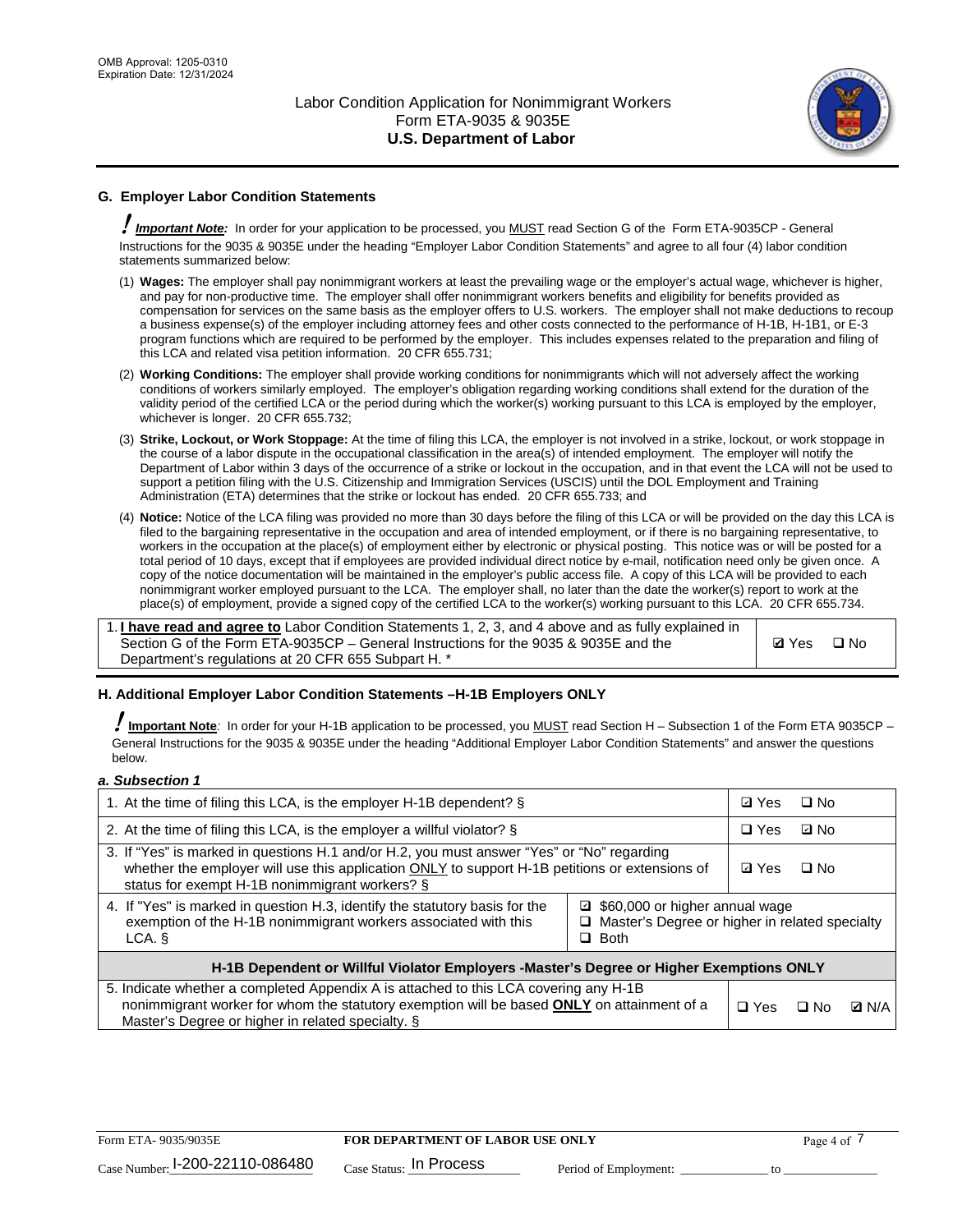

**If you marked "Yes" to questions H.a.1 (H-1B dependent) and/or H.a.2 (H-1B willful violator) and "No" to question H.a.3 (exempt H-1B nonimmigrant workers), you MUST read Section H – Subsection 2 of the Form ETA 9035CP – General Instructions for the 9035 & 9035E under the heading "Additional Employer Labor Condition Statements" and indicate your agreement to all three (3) additional statements summarized below.**

### *b. Subsection 2*

- A. **Displacement:** An H-1B dependent or willful violator employer is prohibited from displacing a U.S. worker in its own workforce within the period beginning 90 days before and ending 90 days after the date of filing of the visa petition. 20 CFR 655.738(c);
- B. **Secondary Displacement:** An H-1B dependent or willful violator employer is prohibited from placing an H-1B nonimmigrant worker(s) with another/secondary employer where there are indicia of an employment relationship between the nonimmigrant worker(s) and that other/secondary employer (thus possibly affecting the jobs of U.S. workers employed by that other employer), unless and until the employer subject to this LCA makes the inquiries and/or receives the information set forth in 20 CFR 655.738(d)(5) concerning that other/secondary employer's displacement of similarly employed U.S. workers in its workforce within the period beginning 90 days before and ending 90 days after the date of such placement. 20 CFR 655.738(d). Even if the required inquiry of the secondary employer is made, the H-1B dependent or willful violator employer will be subject to a finding of a violation of the secondary displacement prohibition if the secondary employer, in fact, displaces any U.S. worker(s) during the applicable time period; and
- C. **Recruitment and Hiring:** Prior to filing this LCA or any petition or request for extension of status for nonimmigrant worker(s) supported by this LCA, the H-1B dependent or willful violator employer must take good faith steps to recruit U.S. workers for the job(s) using procedures that meet industry-wide standards and offer compensation that is at least as great as the required wage to be paid to the nonimmigrant worker(s) pursuant to 20 CFR 655.731(a). The employer must offer the job(s) to any U.S. worker who applies and is equally or better qualified for the job than the nonimmigrant worker. 20 CFR 655.739.

| 6. I have read and agree to Additional Employer Labor Condition Statements A, B, and C above and |       |           |
|--------------------------------------------------------------------------------------------------|-------|-----------|
| as fully explained in Section H – Subsections 1 and 2 of the Form ETA 9035CP – General           | □ Yes | $\Box$ No |
| Instructions for the 9035 & 9035E and the Department's regulations at 20 CFR 655 Subpart H. §    |       |           |

### **I. Public Disclosure Information**

! **Important Note***:* You must select one or both of the options listed in this Section.

|  | 1. Public disclosure information in the United States will be kept at: * |  |  |  |
|--|--------------------------------------------------------------------------|--|--|--|
|  |                                                                          |  |  |  |

**sqrt** Employer's principal place of business □ Place of employment

### **J. Notice of Obligations**

A. Upon receipt of the certified LCA, the employer must take the following actions:

- o Print and sign a hard copy of the LCA if filing electronically (20 CFR 655.730(c)(3));<br>
Maintain the original signed and certified LCA in the employer's files (20 CFR 655.7
- Maintain the original signed and certified LCA in the employer's files (20 CFR 655.705(c)(2); 20 CFR 655.730(c)(3); and 20 CFR 655.760); and
- o Make a copy of the LCA, as well as necessary supporting documentation required by the Department of Labor regulations, available for public examination in a public access file at the employer's principal place of business in the U.S. or at the place of employment within one working day after the date on which the LCA is filed with the Department of Labor (20 CFR 655.705(c)(2) and 20 CFR 655.760).
- B. The employer must develop sufficient documentation to meet its burden of proof with respect to the validity of the statements made in its LCA and the accuracy of information provided, in the event that such statement or information is challenged (20 CFR 655.705(c)(5) and 20 CFR 655.700(d)(4)(iv)).
- C. The employer must make this LCA, supporting documentation, and other records available to officials of the Department of Labor upon request during any investigation under the Immigration and Nationality Act (20 CFR 655.760 and 20 CFR Subpart I).

*I declare under penalty of perjury that I have read and reviewed this application and that to the best of my knowledge, the*  information contained therein is true and accurate. I understand that to knowingly furnish materially false information in the *preparation of this form and any supplement thereto or to aid, abet, or counsel another to do so is a federal offense punishable by fines, imprisonment, or both (18 U.S.C. 2, 1001,1546,1621).*

| 1. Last (family) name of hiring or designated official *<br>Vidyadharan | 2. First (given) name of hiring or designated official * 3. Middle initial §<br>Sanjay |                  |  |
|-------------------------------------------------------------------------|----------------------------------------------------------------------------------------|------------------|--|
| 4. Hiring or designated official title *<br>Chief Legal Officer         |                                                                                        |                  |  |
| 5. Signature *                                                          |                                                                                        | 6. Date signed * |  |

| Form ETA-9035/9035E                         | <b>FOR DEPARTMENT OF LABOR USE ONLY</b> |                       |  | Page 5 of $\cdot$ |
|---------------------------------------------|-----------------------------------------|-----------------------|--|-------------------|
| $_{\text{Case Number:}}$ I-200-22110-086480 | $Case$ Status: In Process               | Period of Employment: |  |                   |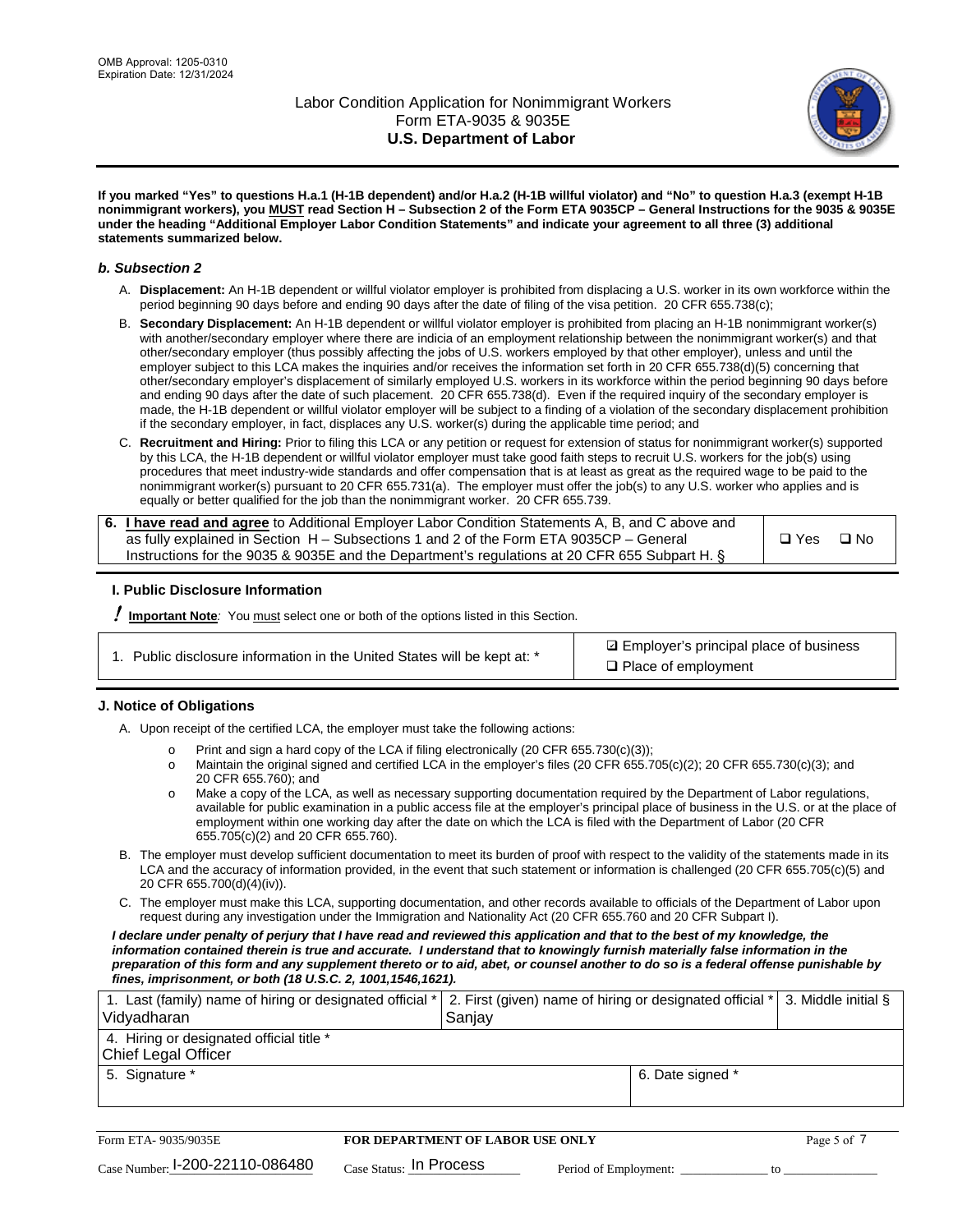

## **K. LCA Preparer**

**Important Note**: Complete this section if the preparer of this LCA is a person other than the one identified in either Section D (employer point of contact) or E (attorney or agent) of this application.

| 1. Last (family) name $\S$                                                                   | 2. First (given) name §                                                                                                                                                                                                        | 3. Middle initial                |
|----------------------------------------------------------------------------------------------|--------------------------------------------------------------------------------------------------------------------------------------------------------------------------------------------------------------------------------|----------------------------------|
| Complido                                                                                     | Marilou                                                                                                                                                                                                                        |                                  |
| 4. Firm/Business name §                                                                      |                                                                                                                                                                                                                                |                                  |
| Marlabs LLC                                                                                  |                                                                                                                                                                                                                                |                                  |
| 5. E-Mail address §<br>marilou@marlabs.com                                                   |                                                                                                                                                                                                                                |                                  |
| L. U.S. Government Agency Use (ONLY)                                                         |                                                                                                                                                                                                                                |                                  |
| By virtue of the signature below, the Department of Labor hereby acknowledges the following: |                                                                                                                                                                                                                                |                                  |
| This certification is valid from                                                             | to the contract of the contract of the contract of the contract of the contract of the contract of the contract of the contract of the contract of the contract of the contract of the contract of the contract of the contrac |                                  |
| Department of Labor, Office of Foreign Labor Certification                                   |                                                                                                                                                                                                                                | Certification Date (date signed) |

\_\_\_\_\_\_\_\_\_\_\_\_\_\_\_\_\_\_\_\_\_\_\_\_\_\_\_\_\_\_\_\_\_\_\_\_\_\_\_\_\_\_\_\_\_\_ \_\_\_\_\_\_\_\_\_\_\_\_\_\_\_\_\_\_\_\_\_\_\_\_\_\_\_\_\_\_ I-200-22110-086480 In Process

Case number **Case Status** Case Status **Case Status** 

*The Department of Labor is not the guarantor of the accuracy, truthfulness, or adequacy of a certified LCA.*

### **M. Signature Notification and Complaints**

The signatures and dates signed on this form will not be filled out when electronically submitting to the Department of Labor for processing, but **MUST** be complete when submitting non-electronically. If the application is submitted electronically, any resulting certification **MUST** be signed *immediately upon receipt* from DOL before it can be submitted to USCIS for final processing.

Complaints alleging misrepresentation of material facts in the LCA and/or failure to comply with the terms of the LCA may be filed using the WH-4 Form with any office of the Wage and Hour Division, U.S. Department of Labor. A listing of the Wage and Hour Division offices can be obtained at www.dol.gov/whd. Complaints alleging failure to offer employment to an equally or better qualified U.S. worker, or an employer's misrepresentation regarding such offer(s) of employment, may be filed with the U.S. Department of Justice, Civil Rights Division, Immigrant and Employee Rights Section, 950 Pennsylvania Avenue, NW, # IER, NYA 9000, Washington, DC, 20530, and additional information can be obtained at www.justice.gov. Please note that complaints should be filed with the Civil Rights Division, Immigrant and Employee Rights Section at the Department of Justice only if the violation is by an employer who is H-1B dependent or a willful violator as defined in 20 CFR 655.710(b) and 655.734(a)(1)(ii).

### **N. OMB Paperwork Reduction Act** *(1205-0310)*

These reporting instructions have been approved under the Paperwork Reduction Act of 1995. Persons are not required to respond to this collection of information unless it displays a currently valid OMB control number. Your response is required to receive the benefit of consideration of your application. (Immigration and Nationality Act, Section 212(n) and (t) and 214(c)). Public reporting burden for this collection of information, which is to assist with program management and to meet Congressional and statutory requirements, is estimated to average 75 minutes per response, including the time to review instructions, search existing data sources, gather and maintain the data needed, and complete and review the collection of information.

Send comments regarding this burden estimate or any other aspect of this collection of information, including suggestions for reducing this burden, to the U.S. Department of Labor, Employment and Training Administration, Office of Foreign Labor Certification, 200 Constitution Ave., NW, Box PPII 12-200, Washington, DC, 20210. (Paperwork Reduction Project OMB 1205-0310.) **Do NOT send the completed application to this address.**

| Form ETA-9035/9035E                         | <b>FOR DEPARTMENT OF LABOR USE ONLY</b> | Page 6 of             |  |
|---------------------------------------------|-----------------------------------------|-----------------------|--|
| $_{\text{Case Number:}}$ I-200-22110-086480 | $_{\rm Case~S status:}$ In Process      | Period of Employment: |  |